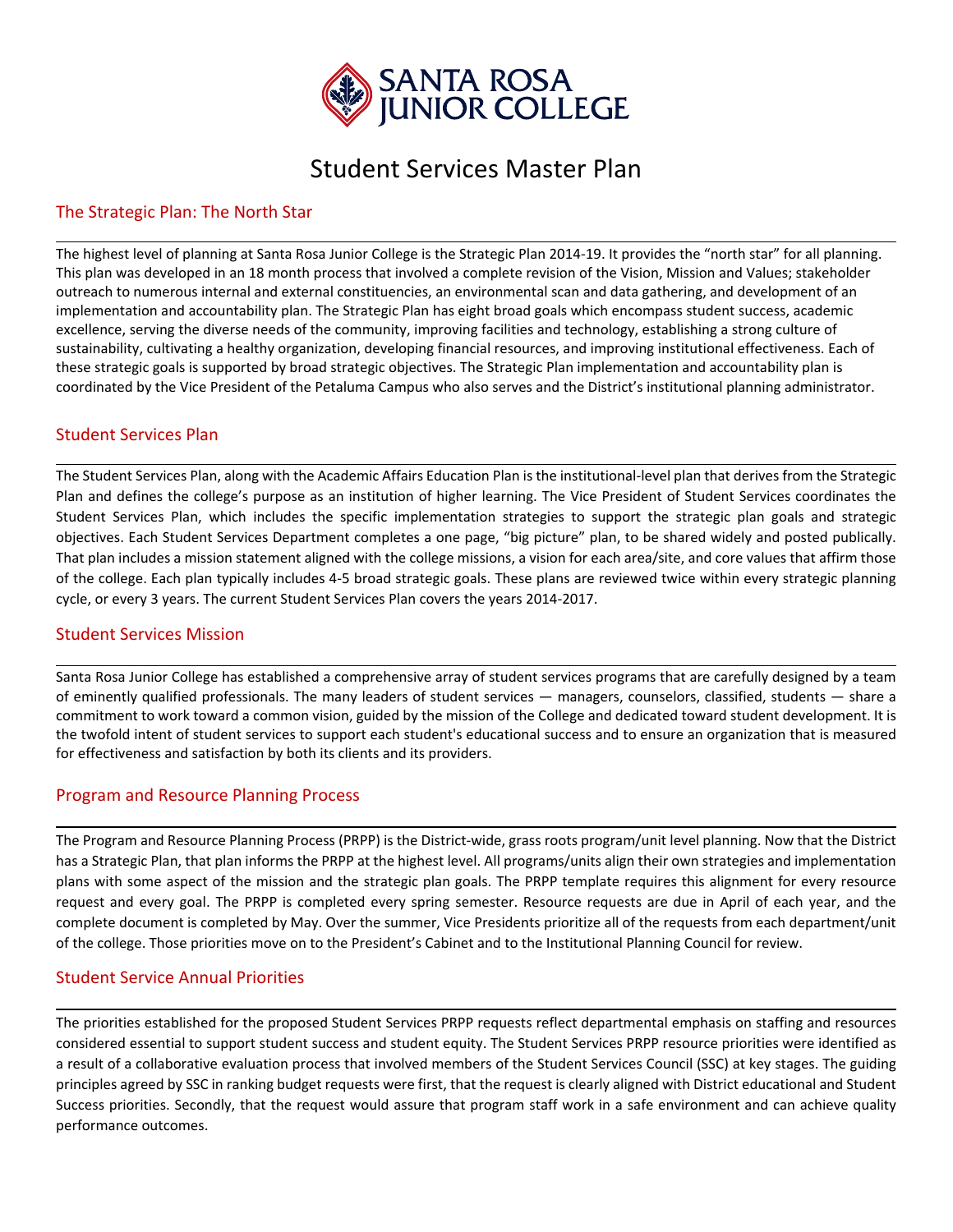#### Table of Contents

#### Student Services Plan

- Admissions, Records & Enrollment Development
- Counseling & Special Programs
- Disability Resources Department
- EOPS-CARE
- Student Affairs & Engagement Programs
- **•** Student Financial Services
- Student Health Services
- Student Success & Assessment Department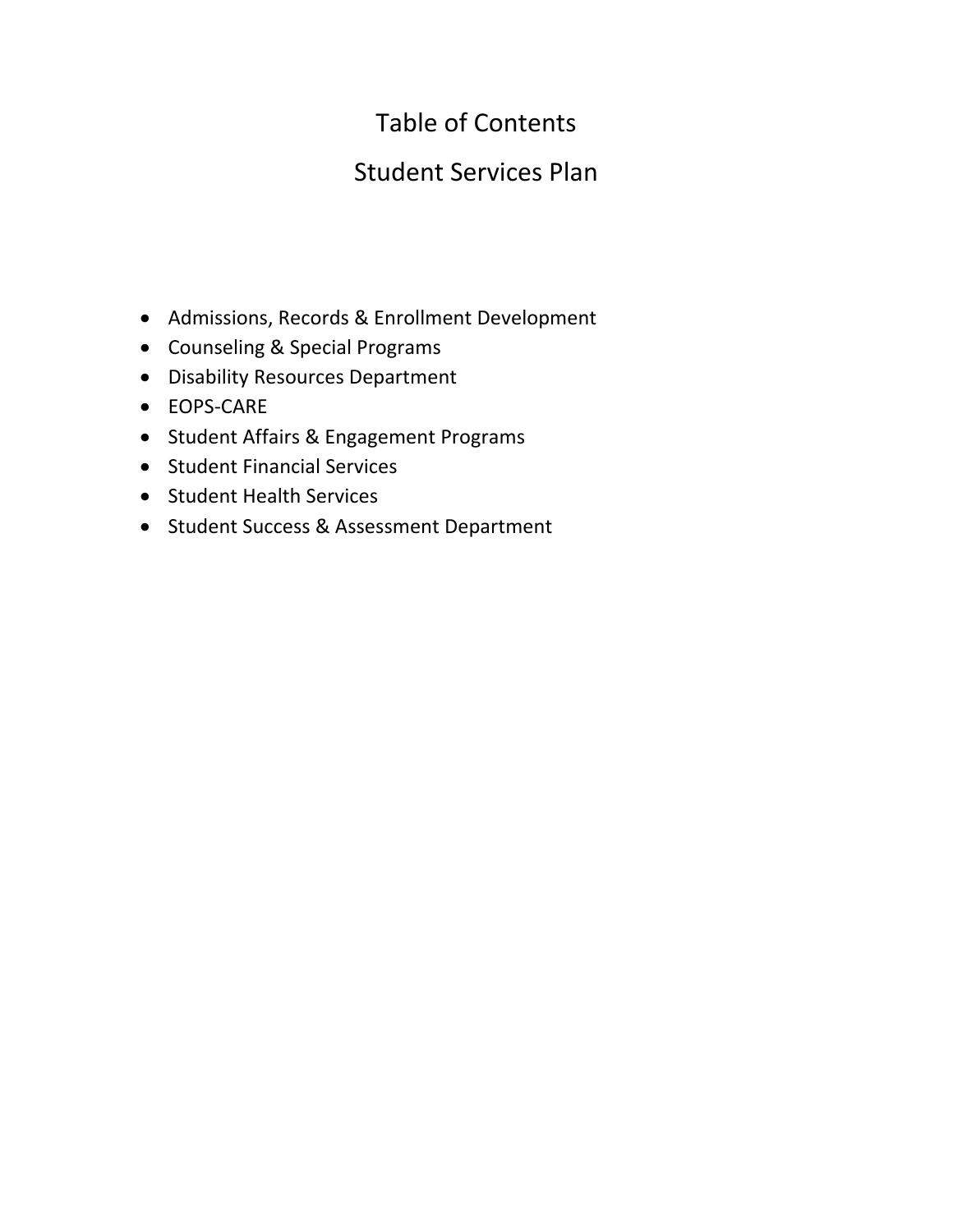## Admissions, Records & Enrollment Development 2014-2017



#### Vision

To provide students with the necessary self‐service tools or personal assistance to assure open access, student success and educational goal completion.

### Mission

To ensure open and equitable student access and assure that enrollment, record management, student confidentiality and student grades are consistently maintained and updated as state, federal and District policies change.





#### Core Values

- $\bullet$ Learning
- 0 Academic Excellence
- $\bullet$ Sustainability
- $\bullet$ **Diversity**
- $\bullet$ **Community**
- $\bullet$ Beauty

0

- 0 Compassion
- Innovation

- 1. Develop and implement acomprehensive 3‐year Strategic Enrollment Plan with the goal of increasing student enrollments.
- 2. Collaborate with local high schools to enhance the high school concurrent enrollment program.
- 3. Collaborate with constituents across the District to develop and implement a targeted community outreach program.
- 4. Establish a resource/information center for DACA and Dreamer students.
- 5. Support student success by implementing a student nudge system to assist and remind new students to meet the mandated SSSP requirements (assessment, orientation, education plan).
- 6. Promote and support student success and increase the number of degree and certificate awards by implementing a comprehensive Ed Planning and Degree Audit tool.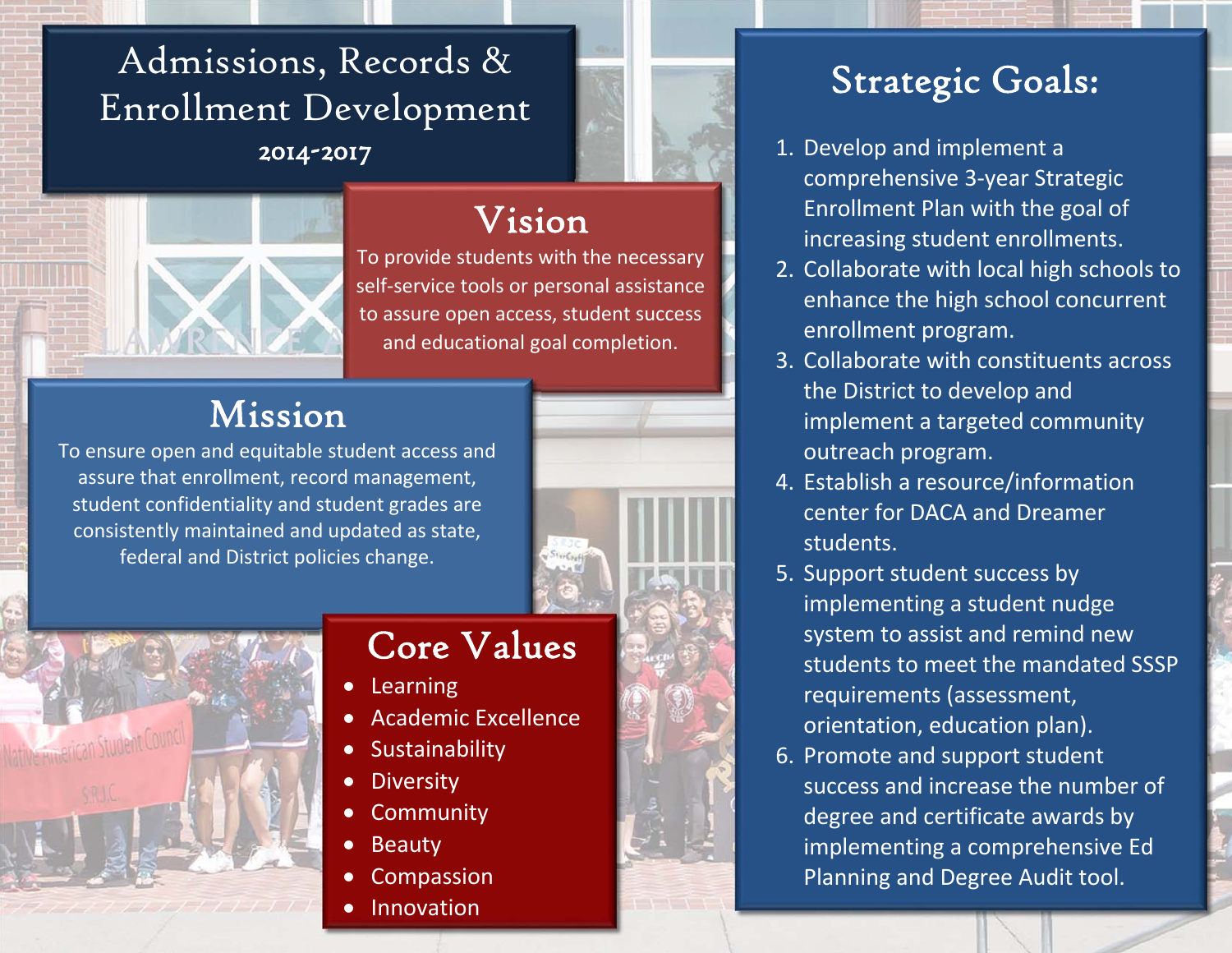## Counseling & Special Programs 2014-2017



#### Vision

The Counseling & Special Programs Department aspires to contribute to the District's vision of building an inclusive, diverse and sustainable learning community by creating personal, responsive counseling and support services and courses that engage the whole person.

#### Mission

The mission of Counseling  $&$  Special Programs is to provide counseling, instruction and services which assist individuals in attaining their educational, occupational and personal/life goals, and to promote life-long learning through passionate pursuit of personal and professional growth.



## Core Values

- Innovative and responsive support services
- Diversity of staff, of service, in an atmosphere of collegiality and mutual respect
- Community building
- Compassion in all interactions
- Collaboration with staff and the community
- Sustainability in our work environment
- Holistic wellness and promoting joy in learning and work

- 1. Support student success through comprehensive and expanded outreach activities, counseling services and teaching that support life‐long learning.
- 2. Increase student retention and successful completion by offering additional orientations, counseling, educational planning, articulation with other colleges, and follow‐up services.
- 3. Enhance cultural competency to better serve all student populations by offering specialized learning communities and support services, and promoting professional development of staff.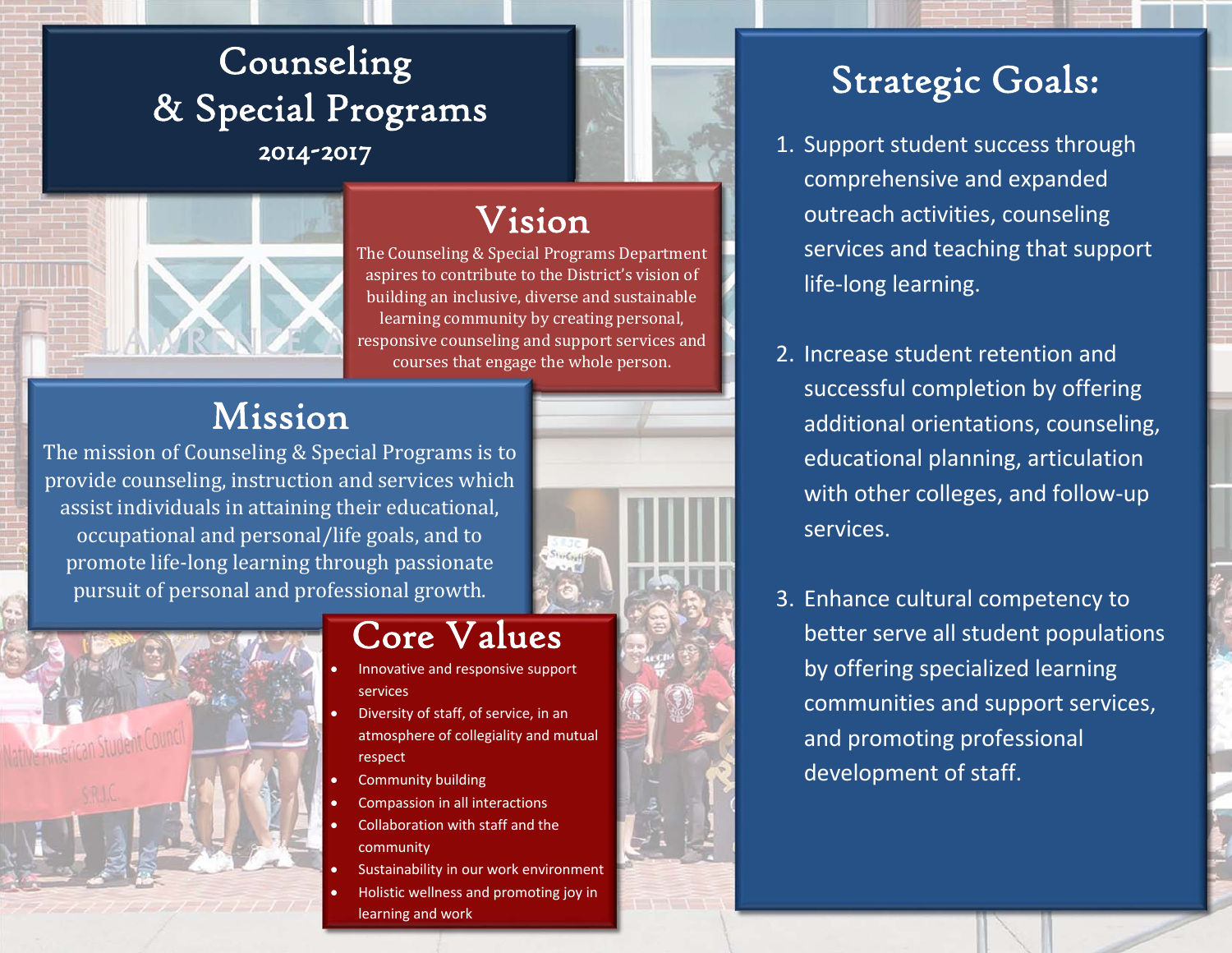## Disability Resources Department 2014-2017



#### Vision

Our vision is to have every student with a disability at Santa Rosa Junior College experience equity in their educational and extra‐curricular engagement.

#### Mission

The Disability Resources Department's mission is to provide people with disabilities equal access to <sup>a</sup> community college education through specialized instruction, disability related support services, and advocacy activities.



#### Core Values

- 0 Learning
- 0 Academic Excellence
- 0 Sustainability
- $\bullet$ **Diversity**
- 0 **Community**
- $\bullet$ Beauty
- 0 Compassion
- 0 Innovation

- 1. Support students' success by providing disability accommodations and services in <sup>a</sup> timely manner.
- 2. Inspire faculty to develop curriculum and classrooms with principles of Universal Design.
- 3. Promote <sup>a</sup> climate of inclusion for students with disabilities through disability awareness outreach and staff development activities.
- 4. Implement best practices through continuous review and improvement to assure that all disability services are effective and culturally responsive.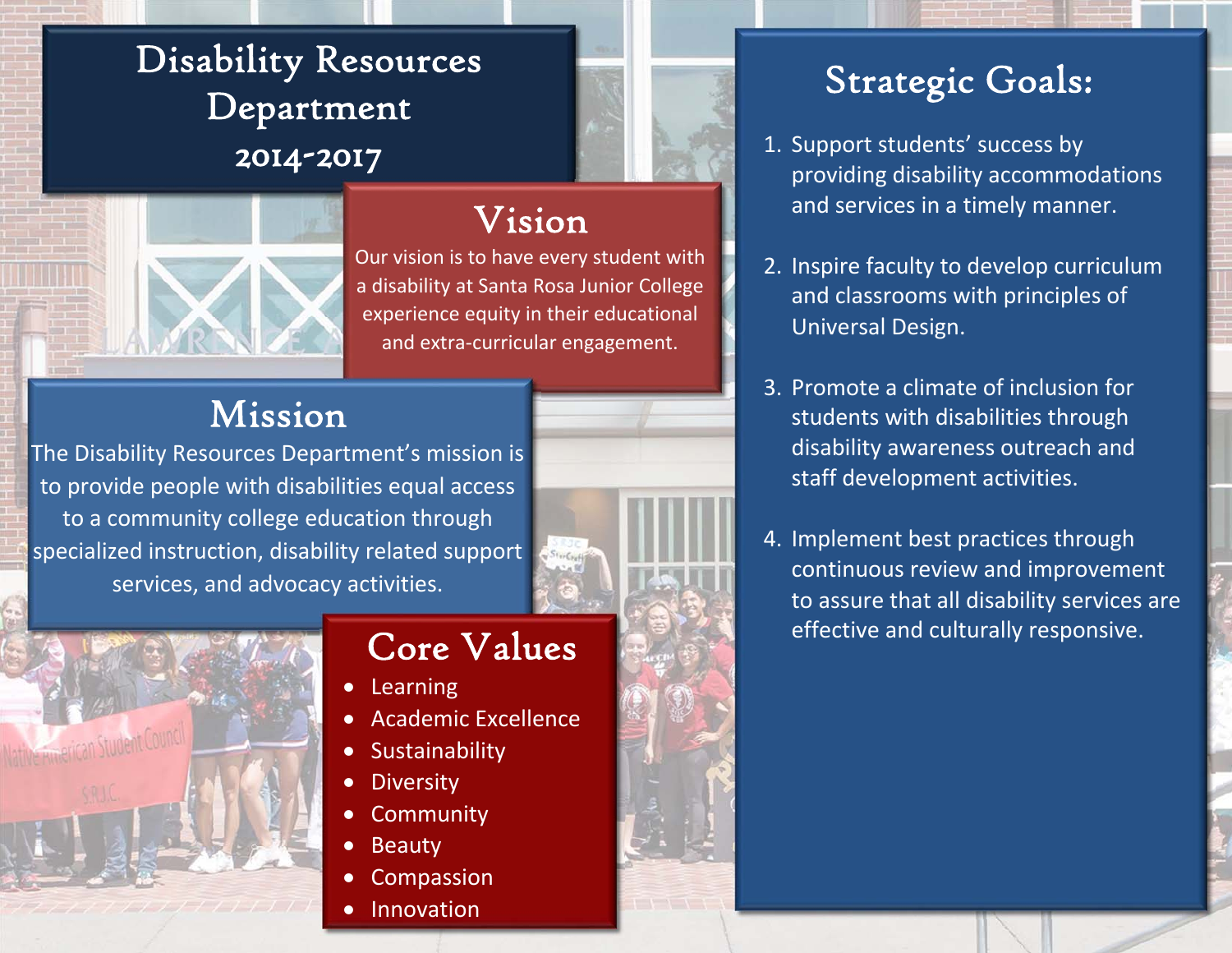#### EOPS-CARE 2014-2017



## Vision

To provide "above and beyond" services that support EOPS‐CARE students.

#### Mission

The mission of the EOPS program is to assist full‐time, low‐income, educationally disadvantaged students to achieve their educational goals at SRJC in an environment that is responsive to their needs and supportive of cultural diversity throughout the college community. The mission of the CARE program is to assist EOPS students who are single heads of household receiving Temporary Aid to Needy Families (TANF) to complete their education and job‐training goals at SRJC by providing them services that are above and beyond EOPS, CalWORKs& TANF.



## Core Values

- . Above and Beyond services to students
- Access

.

.

.

- . Advocacy for the poor, disenfranchised students and members of our community
- . Student Retention
- **Diversity**
- **Community**
- . Nurturing the personal growth of EOPS‐CARE students
- . **•** Enhance cultural responsiveness to students' needs
- . **•** Sustainable EOPS practices and services

- 1. Meet the lifelong educational and career needs of our communities (e.g. emerging populations, re‐entry students, foster youth, second chance, ESL, first generation college student, etc.).
- 2. Expand and sustain access by eliminating barriers, expanding strategic outreach efforts, and delivering services effectively through current technologies.
- 3. Increase retention and academic progress through student engagement with academic and student services, faculty and staff, campus and community wide activities.
- 4. Increase the number of students who complete their educational plans and goals.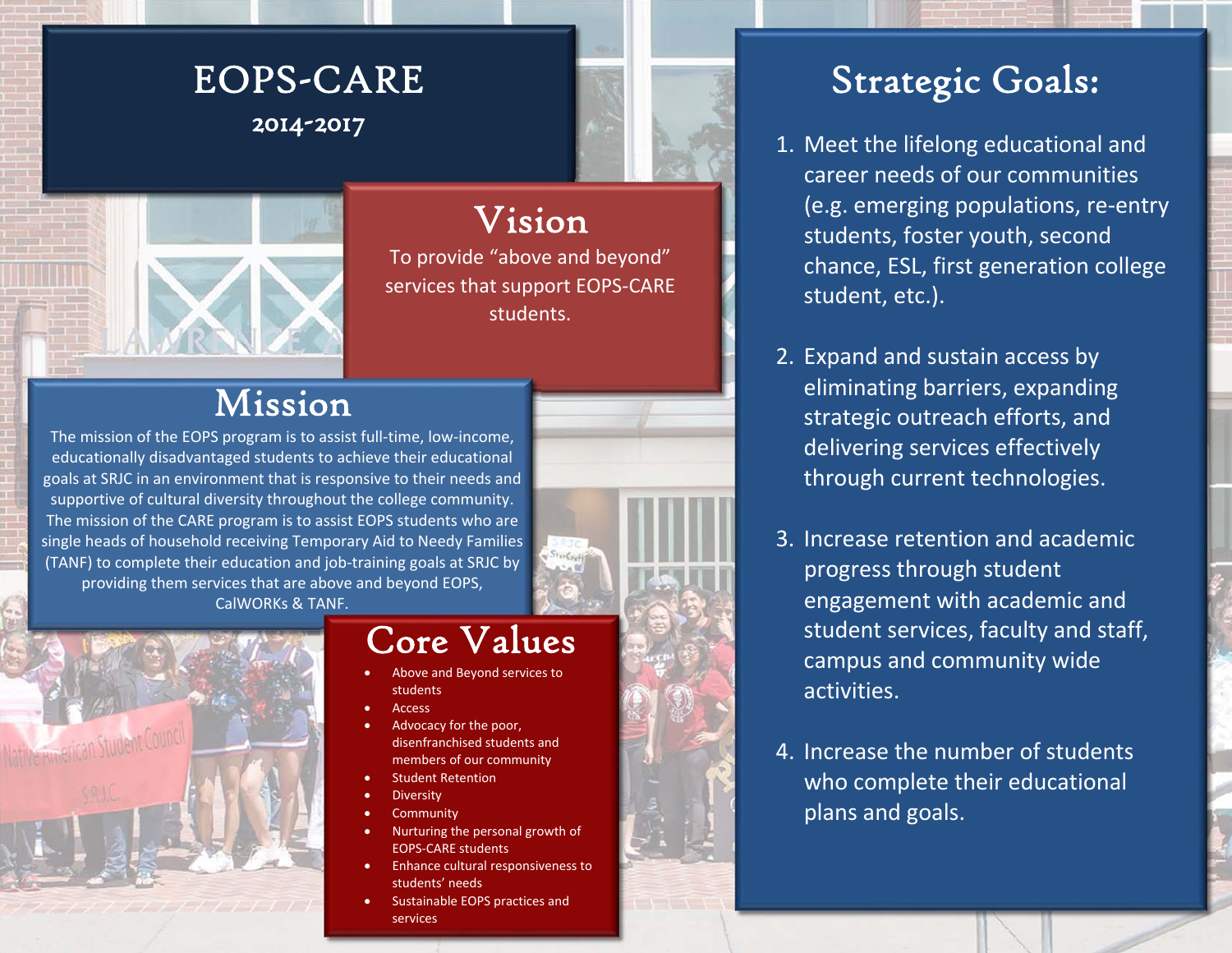Student Affairs & Engagement Programs 2014-2017



#### Vision

To engage all students in the richest of learning opportunities so they are inspired to serve and lead in their communities.

#### Mission

The mission of Student Affairs is to support and enhance student learning by providing compelling opportunities and transformative experiences in leadership, advocacy, service and cross‐cultural understanding.





#### Core Values

- Learning
- 0 Academic Excellence
- $\bullet$ Sustainability
- 0 **Diversity**
- $\bullet$ **Community**
- $\bullet$ Beauty

0

- 0 Compassion
- Innovation

- 1. Increase retention through student engagement with: academic and student services, faculty and staff, leadership development opportunities, and campus and community activities; spark intellectual curiosity in learner‐ centered environments.
- 2. Contribute to the richness of our multicultural community by promoting cultural initiatives that complement academics and encourage the advancement of cultural competence.
- 3. Establish a culture of sustainability that promotes environmental stewardship, economic vitality, and social equity; expand, support, and monitor district‐ wide sustainability practices and initiatives.
- 4. Foster an environment focused on collegiality and mutual respect in regards to cultural and individual perspectives.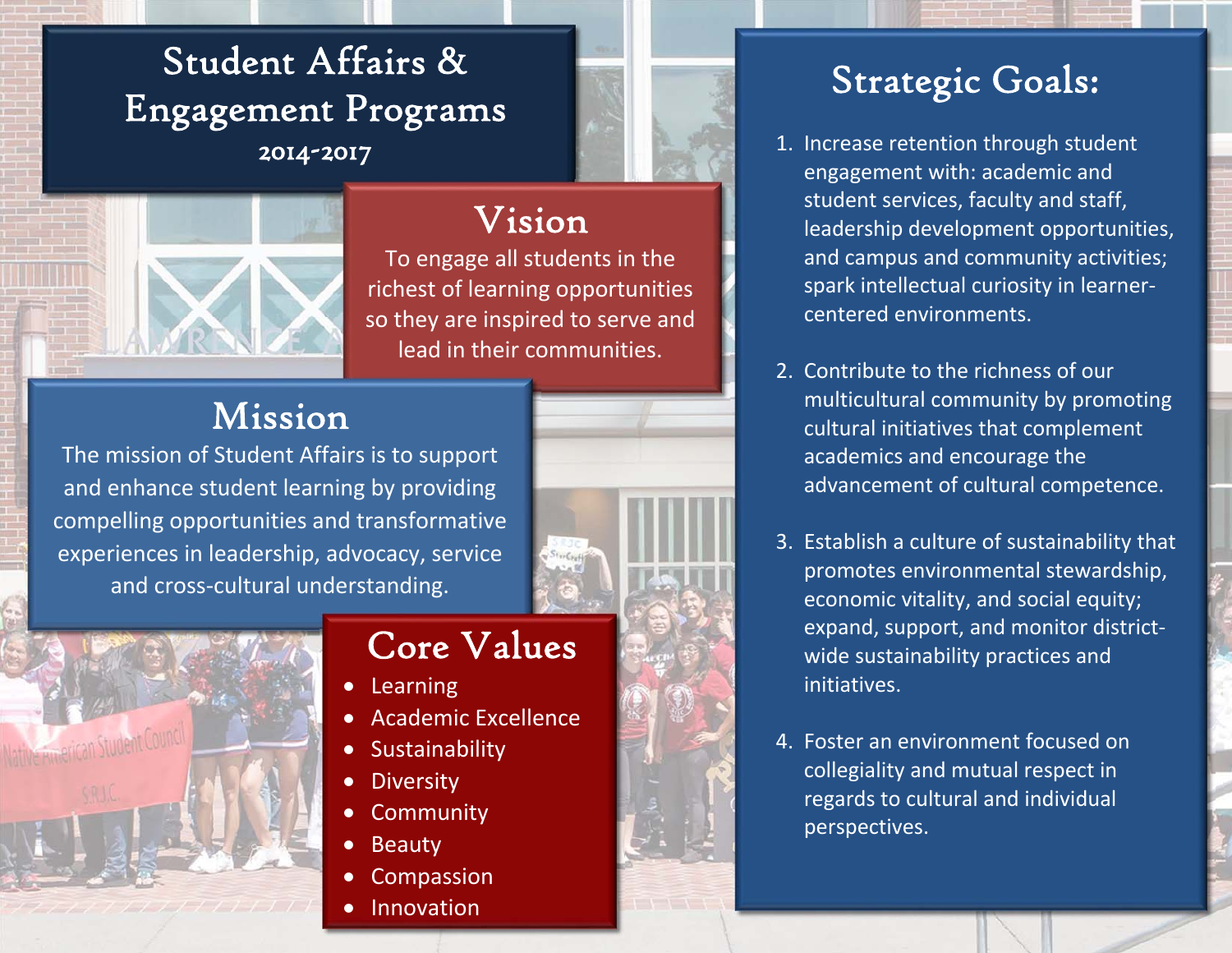## Student Financial Services 2014-2017



## Vision

To remove the financial barriers of attending college for all qualified students.

#### Mission

The mission of Student Financial Services (Financial Aid, Scholarship and Veterans Affairs) is to provide timely financial assistance to qualified students so that monetary concerns that are an obstacle to their enrollment, attendance and success in college are minimized to the extent possible with federal, state and private funds.





### Core Values

- $\bullet$ Learning
- $\bullet$ Academic Excellence
- $\bullet$ **Sustainability**
- 0 **Diversity**
- $\bullet$ **Community**
- $\bullet$ Beauty

0

- 0 Compassion
- Innovation

- 1. Expand and sustain access by eliminating financial barriers, expanding strategic outreach efforts, and delivering timely and effective financial support to qualified students.
- 2. Increase enrollment, retention, academic progress, and goal completion of students through financial support, focused academic counseling, and clear academic standards.
- 3. Promote and support social and economic equity in our community through enhanced support of traditionally underserved students: first generation, academically and/or economically disadvantaged, English Language learners, foster youth, Veterans and students with disabilities.
- 4. Ensure economic sustainability by leveraging resources (federal, state and private), partnering with our community, and contributing to the economic growth of the region through \$35M per year in student assistance programs.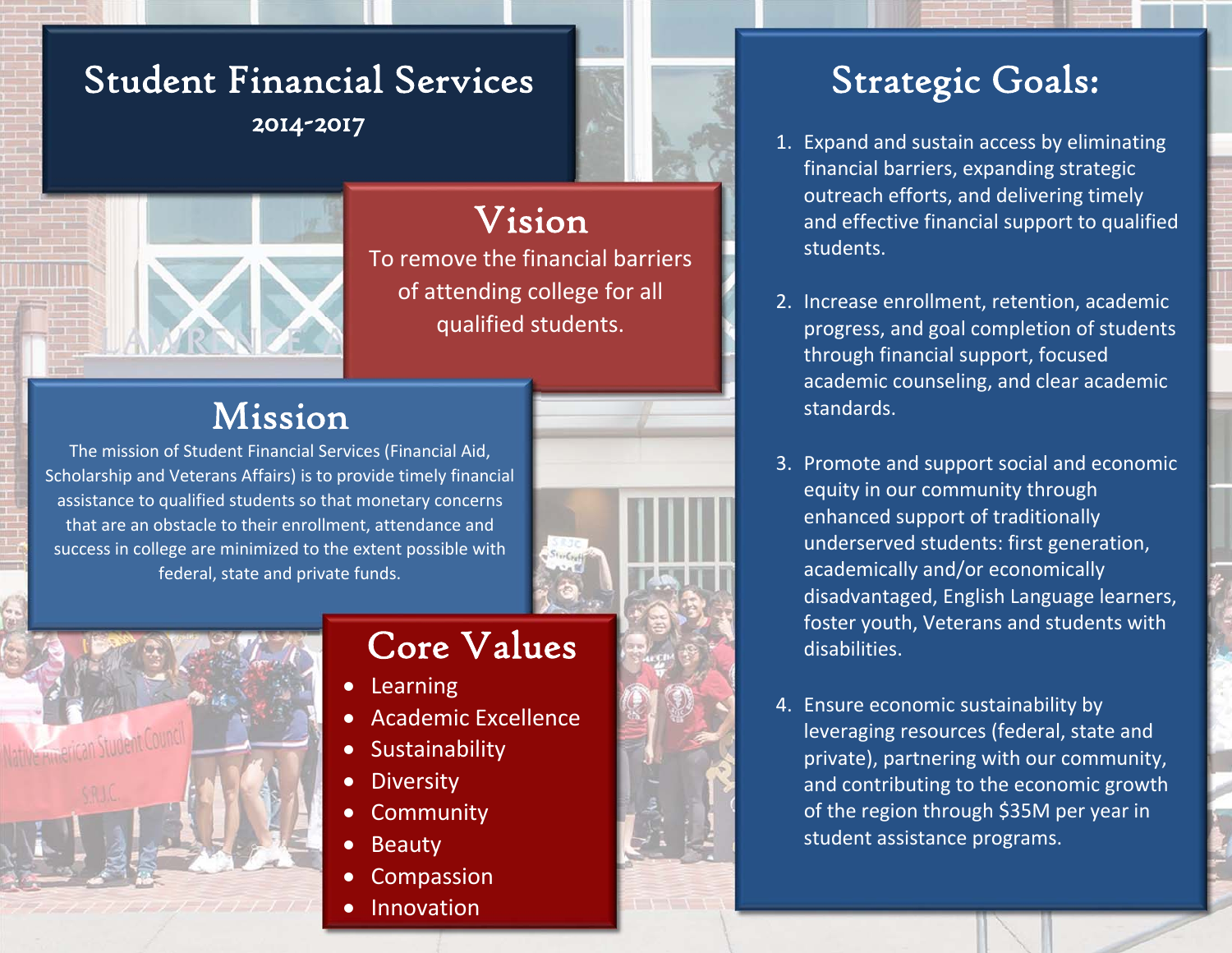### Student Health Services 2014-2017



#### Vision

Our vision is...to have healthy, academically successful students, learning in a healthy college community, with access to health support resources.

### Mission

Our mission is to maintain and improve the physical, mental and social health of students at Santa Rosa Junior College; and to strengthen and inspire the well-being of the entire college community towards supporting student success and life-long learning.





### Core Values

- $\bullet$ **Health**
- $\bullet$ Learning
- $\bullet$ Academic Excellence
- $\bullet$ Sustainability
- **Diversity**

 $\bullet$ 

 $\bullet$ 

 $\bullet$ 

- $\bullet$ **Community** 
	- Beauty
- Compassion
- Innovation

- 1. Increase SRJC student access to health care on campus and in the community.
- 2. Increase dissemination of health information to students and staff through <sup>a</sup> multi‐faceted educational outreach approach, including peer to peer program development, expanding on‐line education, and strengthening collaborative relationships within the college environment and culture, focusing on health.